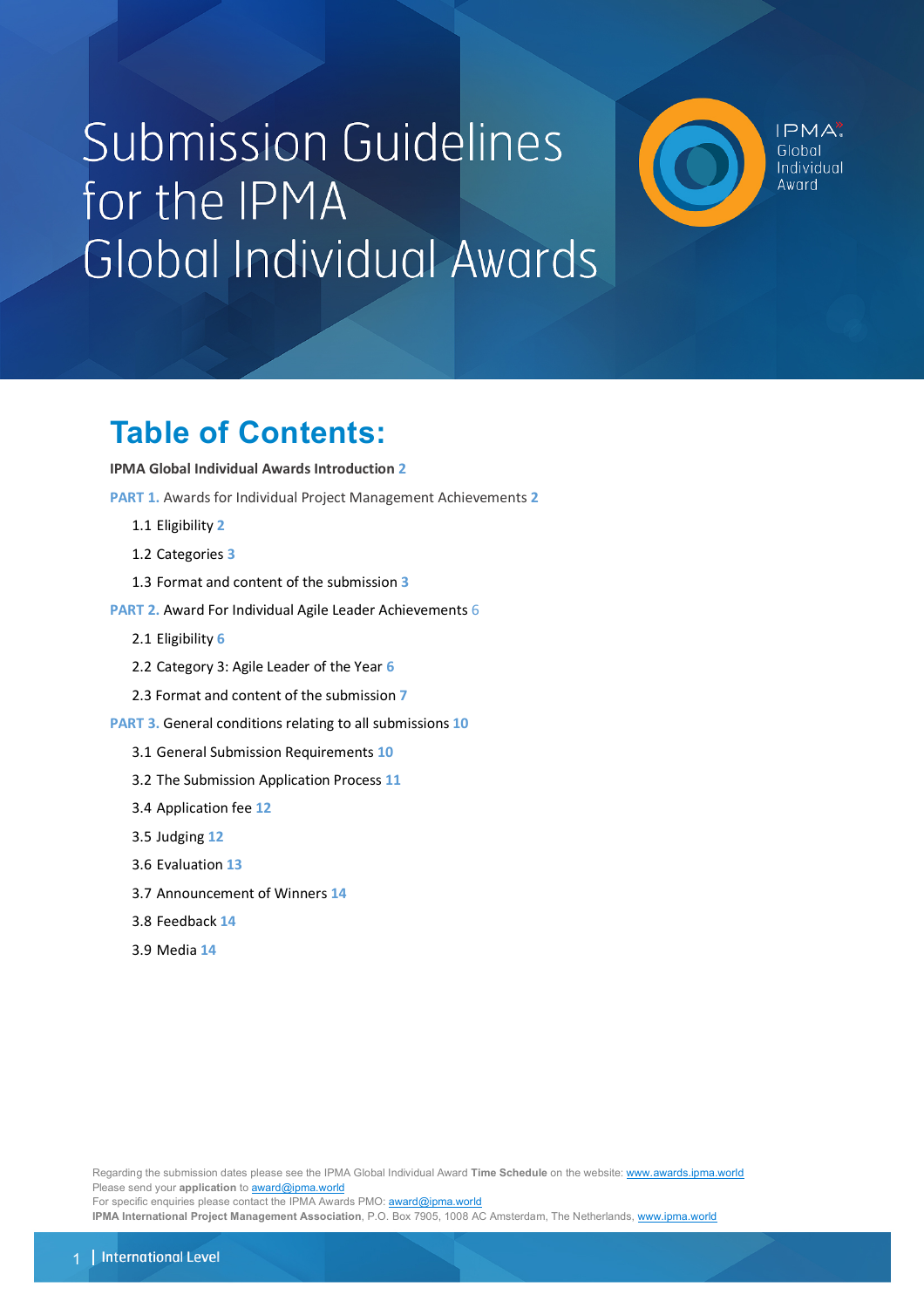

## IPMA Global Individual Awards Introduction

There are three categories recognised in the IPMA Global Individual Awards:

- 1. Project Manager of the Year
- 2. Young Project Manager of the Year
- 3. Agile Leader of the Year

This Guideline describes three parts of these awards:

- 1. The Awards processes for individual project management achievements in the categories: Project Manager of the Year and Young Project Manager of the Year.
- 2. The Award process for outstanding achievements as agile leader in the category: Agile Leader of the Year
- 3. General conditions relating to all submissions.

**If you are intending to submit to an IPMA Global Individual Award, it is recommended that you carefully read these Submission Guidelines and address all submission requirements in the category of your choice.**

## **PART 1.** Awards for Individual Project Management Achievements

## **1.1 Eligibility**

- Any programme/project director or project manager is eligible to enter the IPMA Global Individual Awards. A winning individual will be one who demonstrates, through narratives and documentary evidence, achieved excellence and/or innovation in project management as defined by ICB version 4.0 over a cumulative period of:
	- two years or more in the category Project Manager of the Year
	- one year or more in the category Young Project Manager of the Year
- The project(s) undertaken may be of any size, complexity or value, from either the public or private sector and can be located anywhere in the world.
- Only one submission per applicant in each individual category is permitted.
- An applicant can apply in all three categories in the same year, but can be a finalist in only one category. When an applicant is judges to be a finalist in more than one category, it will be allocated to highest category of award, in the following order:
	- § PMY
	- § YPMY
	- § ALY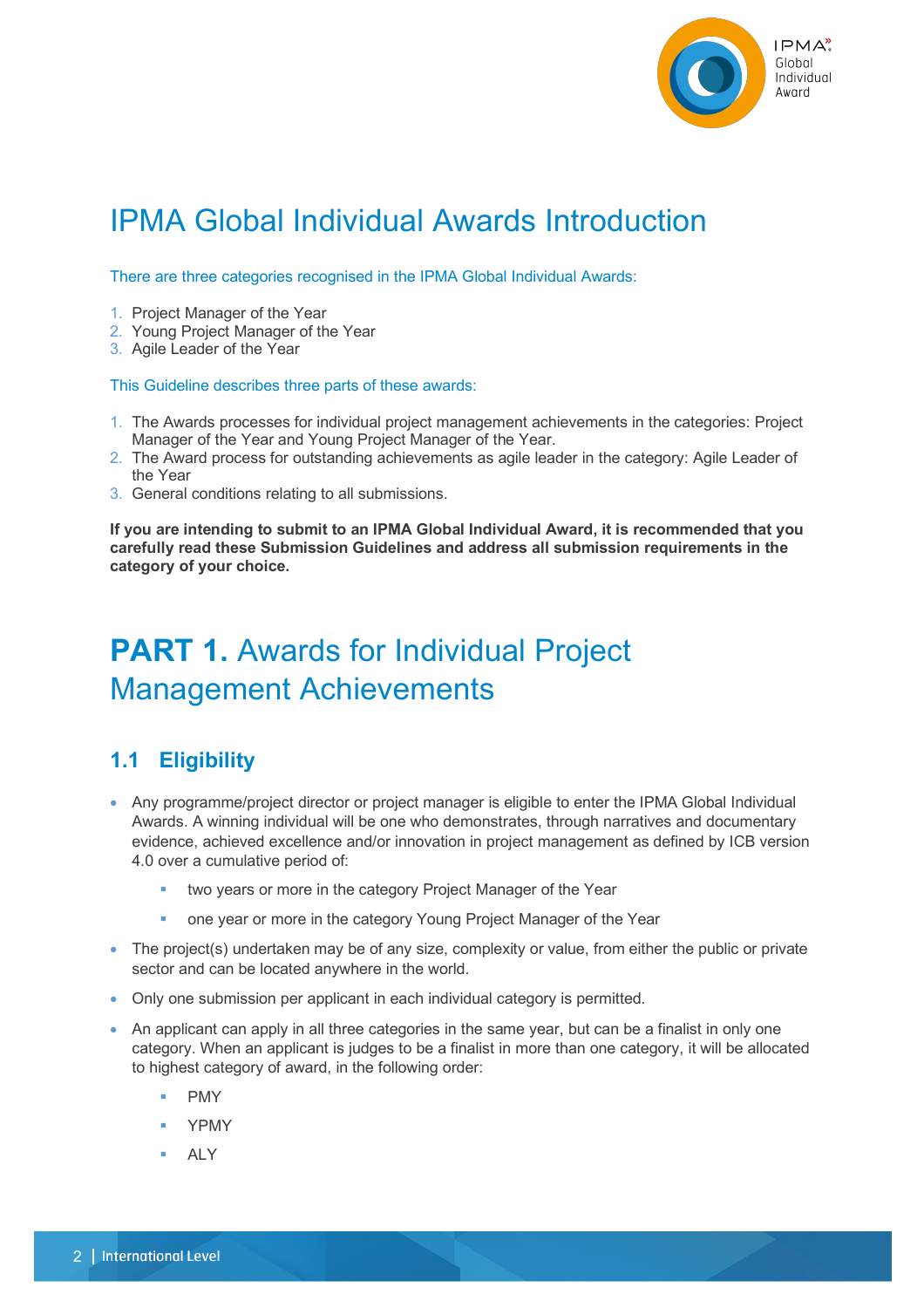

## **1.2 Categories**

Nominees in all three categories must demonstrate their professional skills and provide details of projects undertaken (including role(s) performed). As a guideline, a successful programme or project manager would be one who:

- Created a productive work environment as well as the drive and impetus to make things happen;
- Balanced technical and management skills;
- Juggled different views and perspectives, backgrounds and personalities;
- Maintained focus ensuring his/her team's performance is optimised and the project's objectives were met;
- Sought to incorporate the recognised Ten Principles of the UN Global Compact into projects undertaken.

The IPMA Global Individual Award categories recognise those individuals who most effectively demonstrate their project management competences regardless of the scale, number, complexity or type of project(s) referenced. The judges focus on the qualities of the individual, not the project. The submission will be assessed by the judges in terms of completeness, clarity and succinctness. There are two categories for individual project management achievements:

#### Category 1: Project Manager of the Year

This category is open specifically to programme or project managers with demonstrated professional skills equivalent to one of the IPMA Four-Level-Certification (e.g. levels A to D) or other recognised comparable Project Management Certification from an IPMA Member Association. For details of IPMA certification levels see https://www.ipma.world/individuals/certification/.

#### Category 2: Young Project Manager of the Year

This category is open specifically to project practitioners with demonstrated professional skills, who have worked / are working on any type of project anywhere in the world and is within the age bracket of 18 to 35 (inclusive) on the date the applications are due.

### **1.3 Format and content of the submission**

The Application submission should be compiled using the standard template, which can be downloaded from the IPMA Awards website, and submitted in a PDF document. The front cover of the submission must indicate the category being entered.

All content must be written in Arial font, minimum size 12 points. The indicative number of pages to submit is flexible. However, the total number of pages may not exceed 25 A4 pages, including the title and table of contents pages. This page limit includes all appendices, but does not include the English translation of any original documentary evidence provided in a language other than English.

Submissions may refer to other projects undertaken by the individual. Written consent about the use of any project in the submission should be sought from the project client/owner. The written consent and any endorsements or referee reports must be included in the submission. Consent is also required for the use of project information, photographs, company logos and other properties, used within the submission. Non-conforming submissions may be rejected by the judges and/or Awards PMO.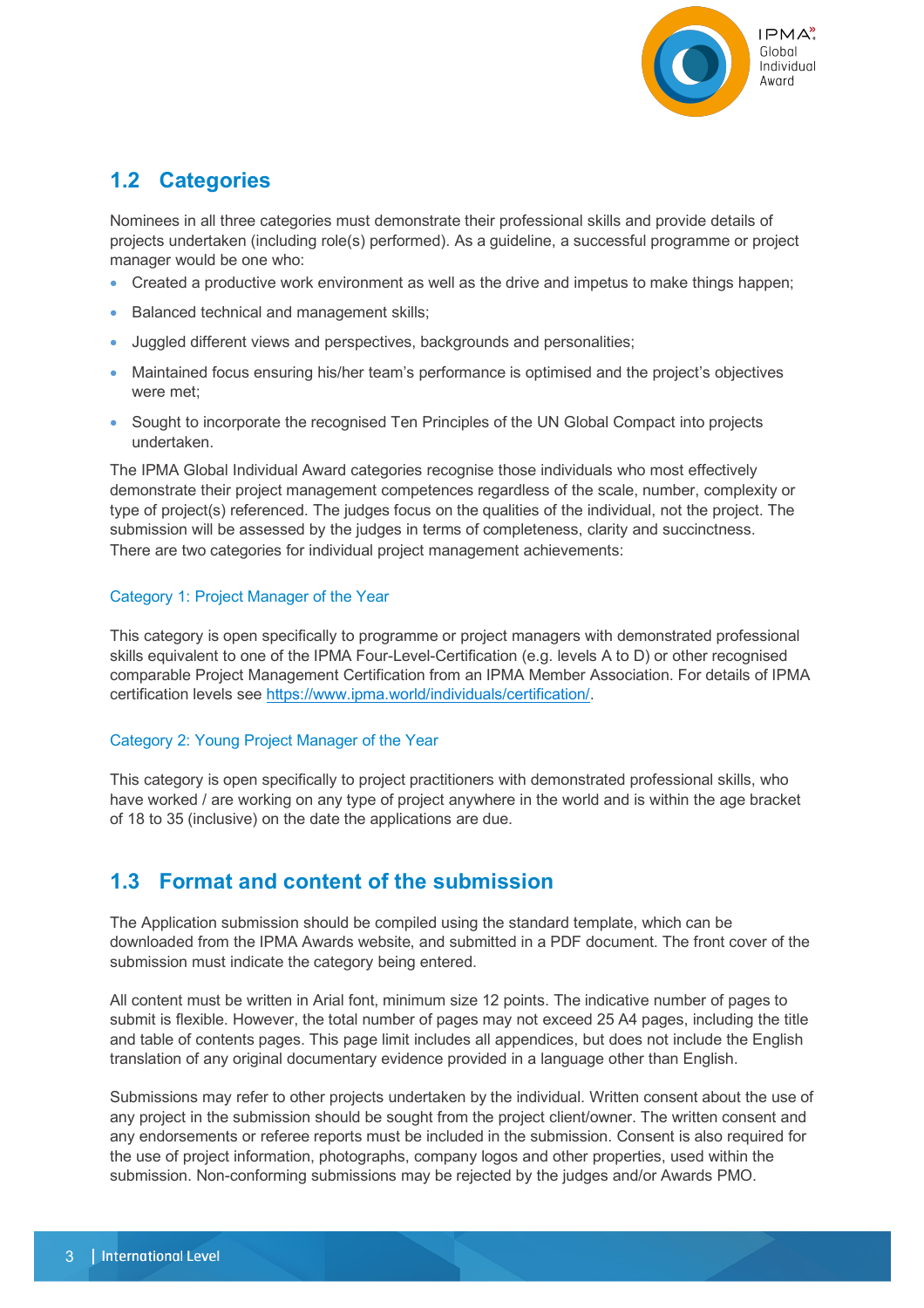

#### **THE SUBMISSION SHOULD ADDRESS THE FOLLOWING SIX SECTIONS:**



#### **Section 1: General Information**

In this section of the submission, please include the following information:

- Name and contact details of the individual applying for the award:
- Name of the company/employer:
- Name and contact details of the Project Manager's supervisor
- Name and contact details of the project owner/client representative
- Name and contact details of an optional third referee (example project board/committee member, etc.);
- Confirmation that consent to use the project(s) has been received from the client/owner. This section must also include an overview of the client/sponsor's level of satisfaction with the project outcomes and the standard of project management undertaken;
- Confirmation that consent to use photographs, company logos and the like has been received;
- Details for the invoice.



#### **Section 2: Introduction of the Individual**

Section 2 is to comprise an introduction of the applying individual of not more than 100 words (including performance, project outcomes, and project responsibilities). This summary will only be used in any audio-visual presentation compiled by IPMA for the Awards programme and may be amended at the sole discretion of the IPMA to suit the technical requirements of the AV presentation.



#### **Section 3: Curriculum Vitae**

The applicant is to provide a Curriculum Vitae or detailed summary of his/her project management experiences and achievements. The Curriculum Vitae can be an attached file to the submission and contains a detailed summary of the applicant Project Manager (no more than 1000 words), to sufficiently summarise relevant educational and work background, including programme(s) / project(s) undertaken, and any other relevant information.



In order to provide the context in which the applicant Project Manager is/was working, provide a brief outline of the programme/project that is referenced in the narratives in section 5, including purpose, outcomes, and description of what makes or has made the referenced project or programme challenging, innovative and/or complex (**not more than 1000 words**).

If you need to describe narratives from more than one project or programme, please provide information from all projects/programmes addressed in the narratives.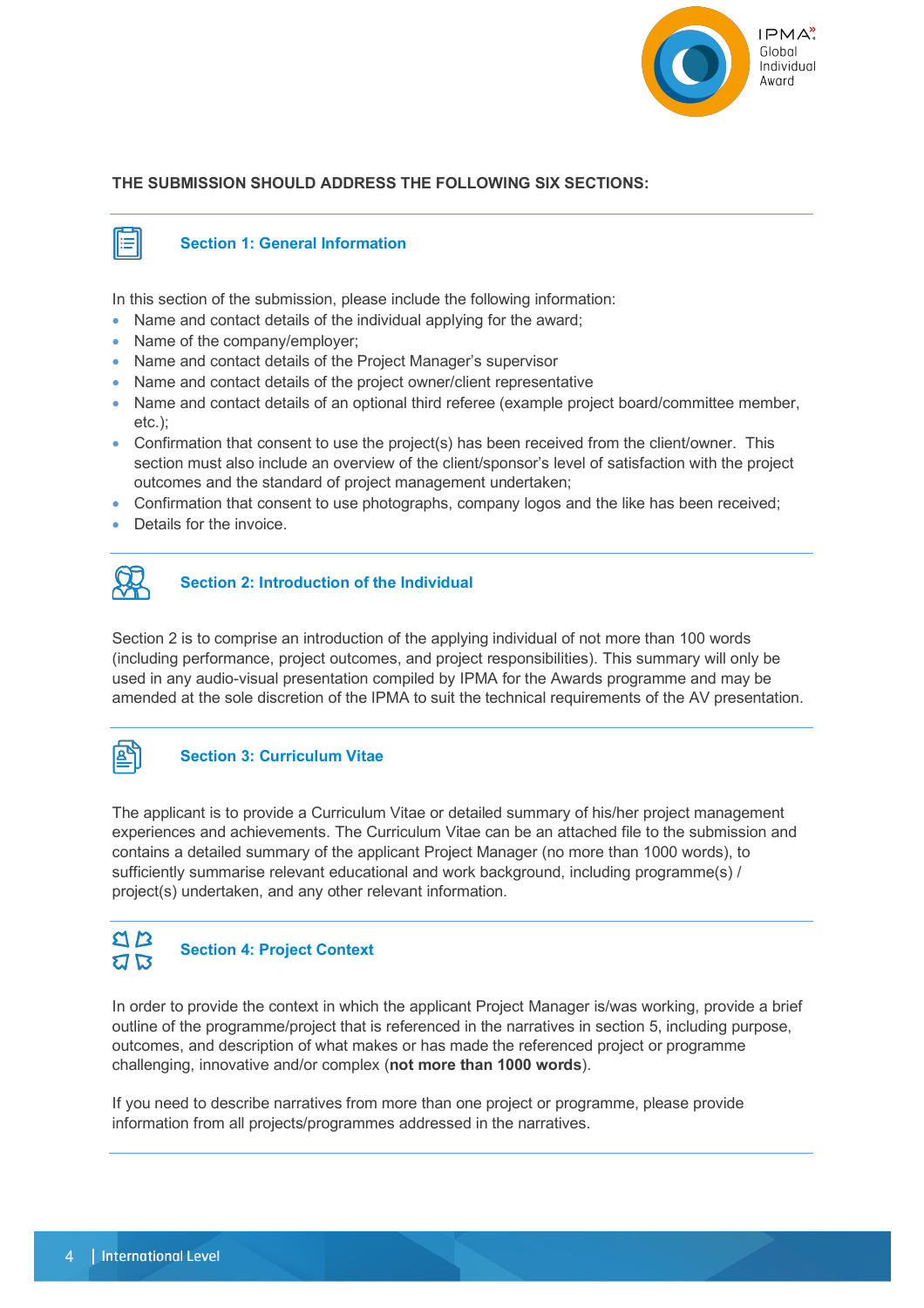



The performance narratives should reflect the project management performance of the applicant in achieving or exceeding desired project outcomes through the application of best practices and the demonstration of outstanding achievements and/or innovations. Submissions are to address **FIVE DIFFERENT** competences (from the ICB4: http://products.ipma.world/product/icb/), including:

- a. Two Practice competences (performance narrative 1,2);
- b. Two People competences (performance narrative 3,4);
- c. One further competence to be chosen from one of the ICB4 competences (Practice, People or Perspective, performance narrative 5).

#### **Each performance narrative should:**

- Commence with a title (including the ICB4 competence referenced);
- Apply a strict maximum limit of 1000 words;
- Be drafted in the **STAR format**, which includes a short description of:
	- A specific Situation/problem/challenge;
	- The Task the applicant project or programme manager was responsible for;
	- The applicants Actions taken to resolve the situation/problem/challenge and
	- The Result(s) of the Actions.
- It should be described how the individual exhibited excellence and/or innovation in his/her management of the programme/project, and describe how this benefited the achievement of the desired outcomes of the programme/project.
- A description of the management competences/strategies employed and how they were applied within the programme/project lifecycle should be provided.

Each Performance narrative may describe one or more examples using the STAR format.



#### **Section 6: Documentary Evidence**

Documentary evidence is required to be submitted to support and validate all submission claims, including:

- Measured results of innovations;
- Programme or project documents that describe changes to project outputs;
- Photographs;
- Referee comments by the individual's supervisor or the project owner/client. Referee comments should include the referee's name and contact details.

#### Guidelines for inclusion of documentary evidence

Copies of original documentary evidence is required to support your submission claims. For example, if the innovation you are claiming saved 10% of the project budget, then providing the financials from a business case with a comparison document showing the saving, is considered valid proof. Another example may be that an extract from the original project documents is included with a copy of the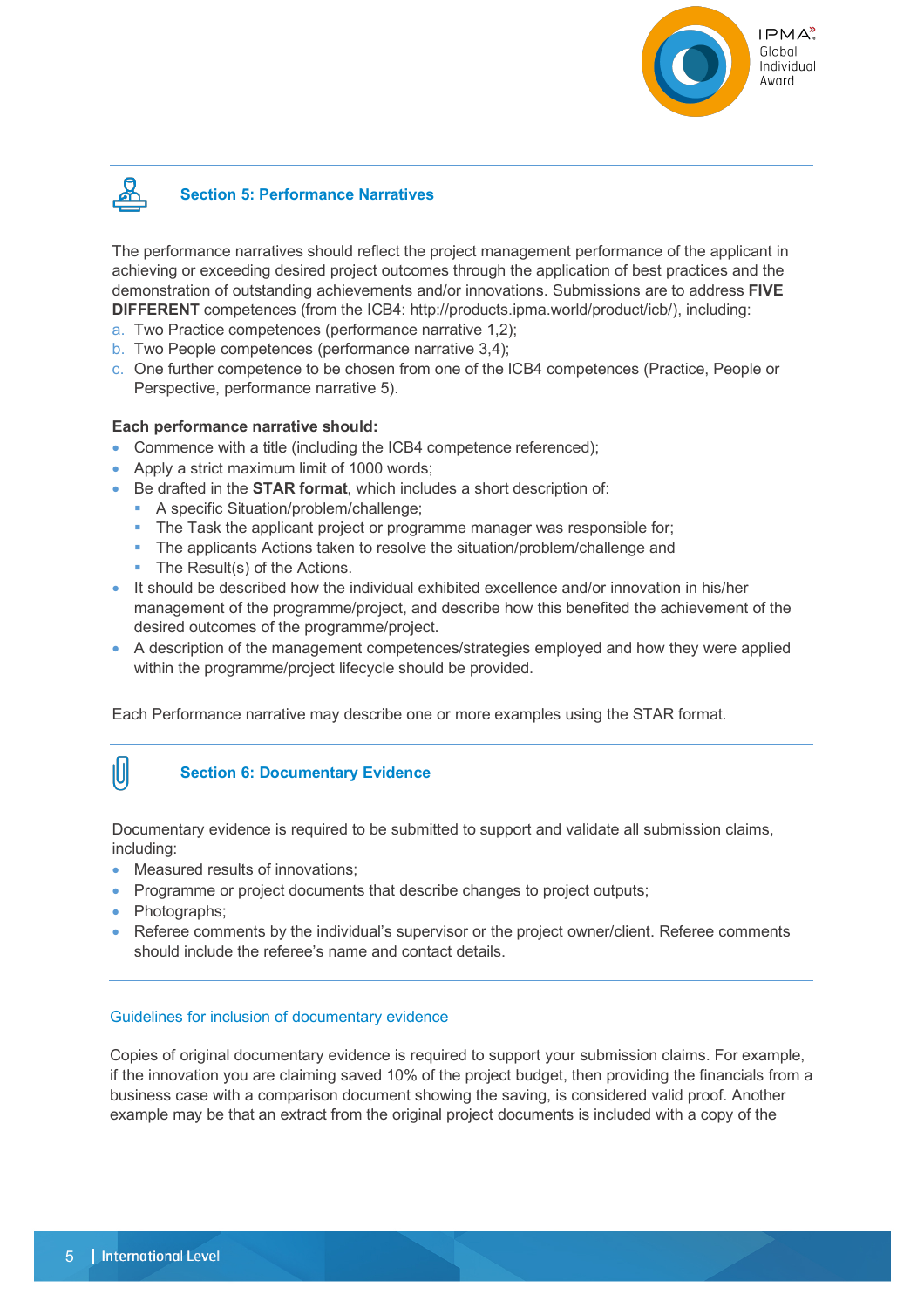

amended plan, again highlighting the difference between what was planned and what actually was realised. And the way the results were realised.

Photographs and quotes from clients or managers substantiating claims that you make, are also classed as appropriate evidence.

The copies of original documentary evidence may be provided in the original language, but where this is not English, an English translation should be provided. Any pages used to provide such a translation are not included in the application form's 25 page limit.

**NOTE:** evidence is scored during judging and therefore if evidence is not provided, the judges may score zero for evidence provided. Likewise, if the evidence is not relevant or considered to be supportive, then the scoring will be reflecting this.

## **PART 2.** Award for Individual Agile Leader **Achievements**

## **2.1 Eligibility**

- Any Agile Leader, operating anywhere in the world, is eligible to enter the IPMA Global Individual Awards. A winning individual is one who demonstrates, through narratives, documentary evidence, excellence and/or innovation in agile leadership practices defined by ICB version 4.0 over a cumulative period of two years or more.
- The work undertaken may be of any size, complexity or value, from either the public or private sector and can be located anywhere in the world.

## **2.2 Category 3: Agile Leader of the Year**

Nominees in this category must demonstrate their professional skills and provide details of (a) project(s) undertaken (including the role(s) performed). As a guideline, a successful Agile Leader is one who:

- Made impact in an Agile environment either by successfully realising changes, or implementing an agile way of working in an organization;
- Created a productive work environment as well as the drive and impetus to make things happen:
- Balanced technical and management skills;
- Juggled different views and perspectives, backgrounds and personalities;
- Maintained focus ensuring their team's performance is optimised and the objectives are met;
- Sought to incorporate the recognised Ten Principles of the UN Global Compact into projects undertaken.

The IPMA Global Award Agile Leader category recognises those individuals who most effectively demonstrate their agile leadership competences regardless of the scale, number, complexity or type of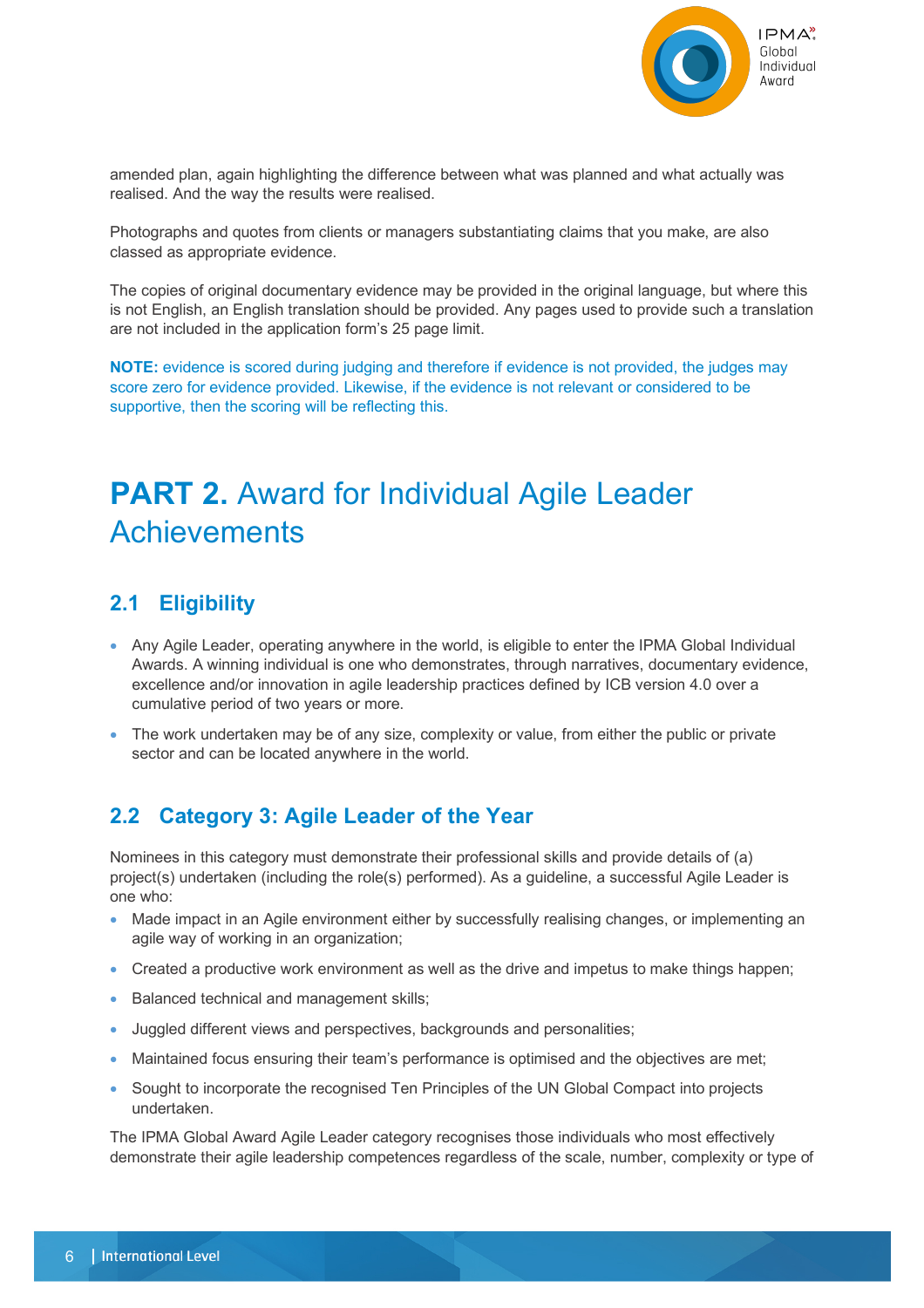

work referenced. The Judges assessment focuses on the qualities of the individual. The submission will be assessed in terms of completeness, clarity and succinctness.

This category is open specifically to Agile Leaders with demonstrated professional skills equivalent to one of the IPMA Four-Level-Certification (e.g. levels A to D) or other recognised comparable Agile leadership Certification from an IPMA Member Association. For details of IPMA certification levels see https://www.ipma.world/individuals/certification/

## **2.3 Format and content of the submission**

Submission should be compiled using the standard template, which can be downloaded from the IPMA Awards website, and submitted in a PDF document.

Indicative page limits are flexible; however, the total content must not exceed 25 A4 pages including the title and table of contents pages (Arial font, 12 point letter type, single spacing).

Submissions may refer to other work undertaken by the individual. Written consent for the use of any work in the submission should be sought from the client/owner. The written consent and any endorsements or referee reports must be included in the submission. Consent is also required for the use of information, photographs, company logos and other properties, used within the submission. Non-conforming submissions may be rejected.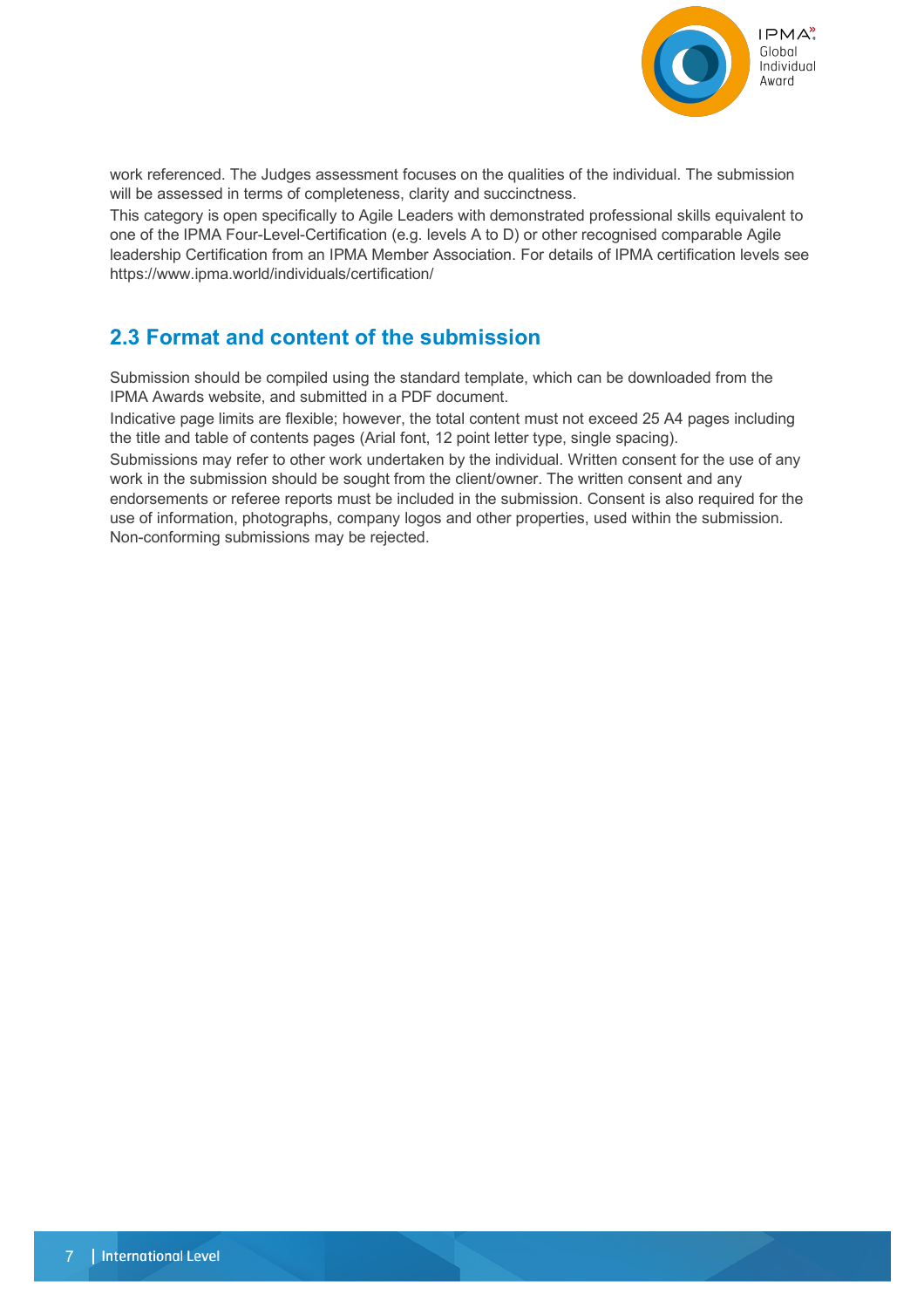

#### **THE SUBMISSION SHOULD ADDRESS THE FOLLOWING SIX SECTIONS:**



#### **Section 1: General Information**

In this section of the submission, please include the following information:

- Name and contact details of the individual applying for the award:
- Name of company/employer:
- Name and contact details of the Agile Leaders supervisor;
- Name and contact details of the owner/client representative;
- Name and contact details of an optional third referee (example board/committee member, etc.);
- Confirmation that consent to use the work has been received from the client/owner. This section must also include an overview of the client/sponsor's level of satisfaction with the outcomes and the standard of agile leadership undertaken;
- Confirmation that consent to use photographs, company logos and the like has been received;
- Details for the invoice.



#### **Section 2: Introduction of the applicant individual**

Section 2 comprises an introduction of the individual of not more than 100 words (including performance, outcomes, and responsibilities). This summary may only be used in audio-visual presentations compiled by IPMA for the Awards programme and may be amended at the sole discretion of the IPMA to suit the technical requirements of the AV presentation.

#### **Section 3: Curriculum Vitae**

In this section provide a Curriculum Vitae (this can be an attached file) or detailed summary of the applicant Agile Leader (**no more than 1000 words**), to sufficiently summarise relevant educational and work background, including work undertaken, and any other relevant information.

#### $\mathbf{\Omega} \mathbf{B}$ **Section 4: Agile Context**  $\mathbf{Z} \mathbf{Z}$

In order to provide the context in which the applicant Agile Leader is/was working, provide a brief outline of the agile context that is referenced in the narratives in section 5, including purpose, outcomes, and description of what made this work challenging, innovative or complex (**not more than 1000 words**).

If you need to describe narratives from more than one work, please provide information from all, addressed in the narratives.



**Section 5: Performance Narratives**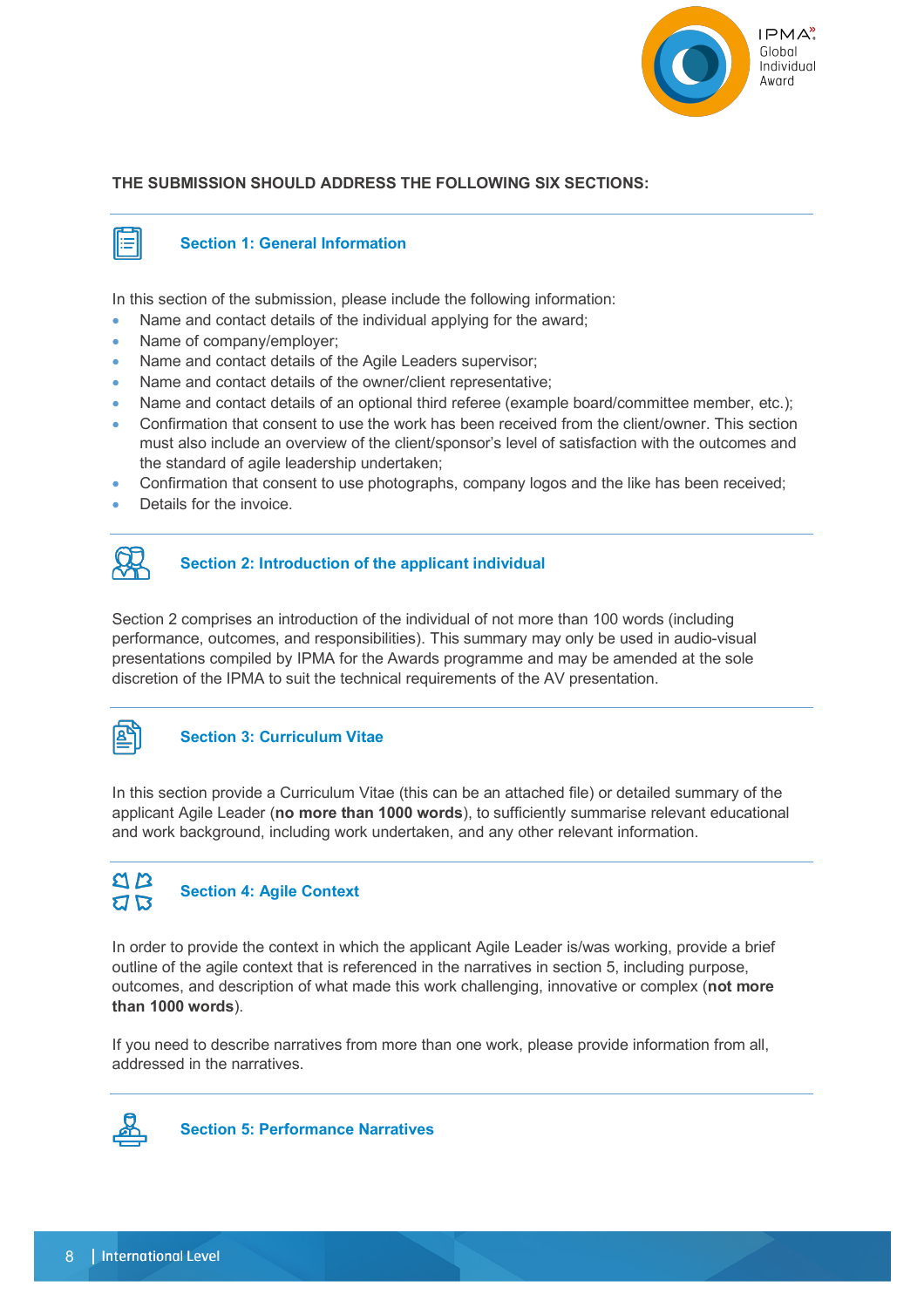

The narratives should reflect the leadership performance of the applicant in achieving or exceeding desired outcomes through the application of best practices and the demonstration of outstanding achievement and innovation. Submissions are to address **FIVE DIFFERENT competences** (from the ICB4: http://products.ipma.ch/product/icb/): **two Practice competences**, **two People competences** and **one further competence to be chosen from all ICB4 Reference Guide for Agile competences** (Practice, People or Perspective): http://products.ipma.world/ipma-product/ipma-reference-guideicb4-agile-world/, including:

- a. Two Practice competences (performance narrative 1,2);
- b. Two People competences (performance narrative 3,4);
- c. One further competence to be chosen from all ICB4 competences (Practice, People or Perspective, performance narrative 5).

#### **Each performance narrative should:**

- Commence with a title (the ICB4 Competence being described);
- Apply a strict **maximum limit of 1000 words**;
- Be drafted in the **STAR format**, being a short description of:
	- A specific Situation/problem/challenge;
	- The applicant's Task;
	- § The applicant's Actions taken to resolve the situation/problem/challenge;
	- The Result(s) of the Actions.
- Describe how the applicant exhibited excellence and/or innovation in his/her leadership of the work and describe how this benefited the achievement of the desired outcomes;
- Describe the leadership competencies/strategies employed and how they were applied within an agile work lifecycle.

Each Performance narrative may describe one or more STARs.

## 10

#### **Section 6: Documentary Evidence**

Documentary evidence is required to be submitted to support and validate all submission claims, including:

- Measured results of innovations;
- Documents that describe changes to outputs;
- Photographs;
- Referee comments by the applicant's supervisor or the project owner/client. Referee comments should include the referee's name and contact details. Referee comments by the individual's supervisor or the project owner/client. Referee comments should include the referee's name and contact details.

#### Guidelines for inclusion of documentary evidence

Evidence is required to support your submission claims. An example may be that an extract from the original agile document be included with a copy of the amended plan, again highlighting the difference between what was planned and what actually occurred. Photographs and quotes from clients or managers substantiating claims that you make are also classed as appropriate evidence.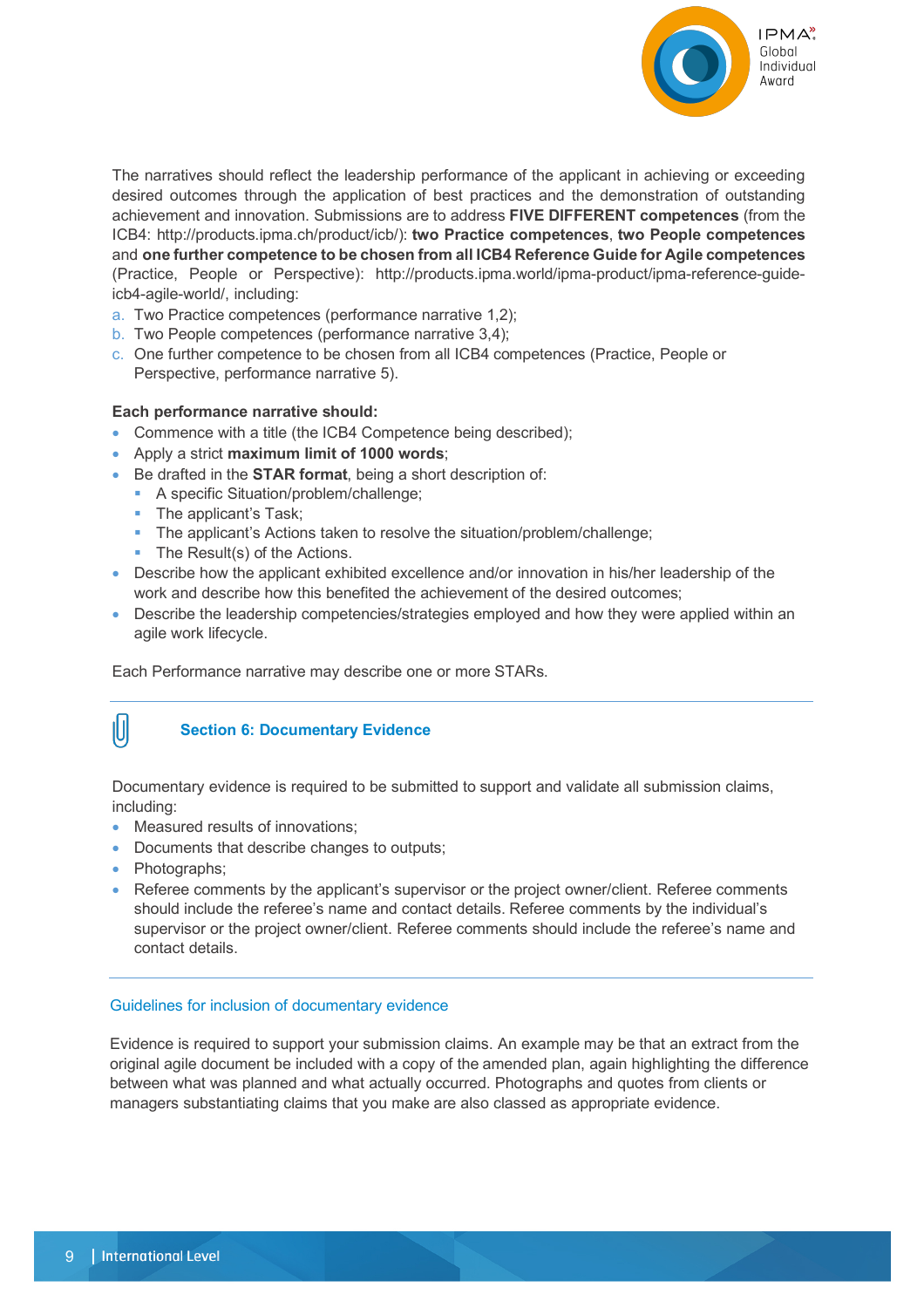

The copies of original documentary evidence may be provided in the original language, but where this is not English, an English translation should be provided. Any pages used to provide such a translation are not included in the application form 25 page limit.

**NOTE:** Evidence is scored during judging and therefore if evidence is not provided, the judges score may be zero. Likewise, if the evidence is not relevant or considered to be supportive, then the scoring will be reflecting this.

## **PART 3.** General conditions relating to all submissions

### **3.1 General Submission Requirements**

- Submissions must use the standard templates, downloaded from the IPMA Awards website
- Submissions need to be concise yet contain sufficient information for the judging panel to adequately assess the merits of the entry;
- All necessary clearances and permissions required for the release of all information submitted including any proprietary, confidential, technical or commercial information must be obtained by the applicant;
- Submissions will be accepted under the conditions of these Guidelines;
- There should be no restrictions on the use of the submitted information in any promotion of the awards programme;
- All expenses relating to the preparation of the submission and attendance at the award ceremonies are the responsibility of the applicant;
- All submissions become the property of the IPMA and are not returned to applicants;
- Applicants consent to having submissions used for IPMA promotional purposes for a period of two years starting from the year of submission;
- Applicants consent to be available to present their individual or project submission at an IPMA event.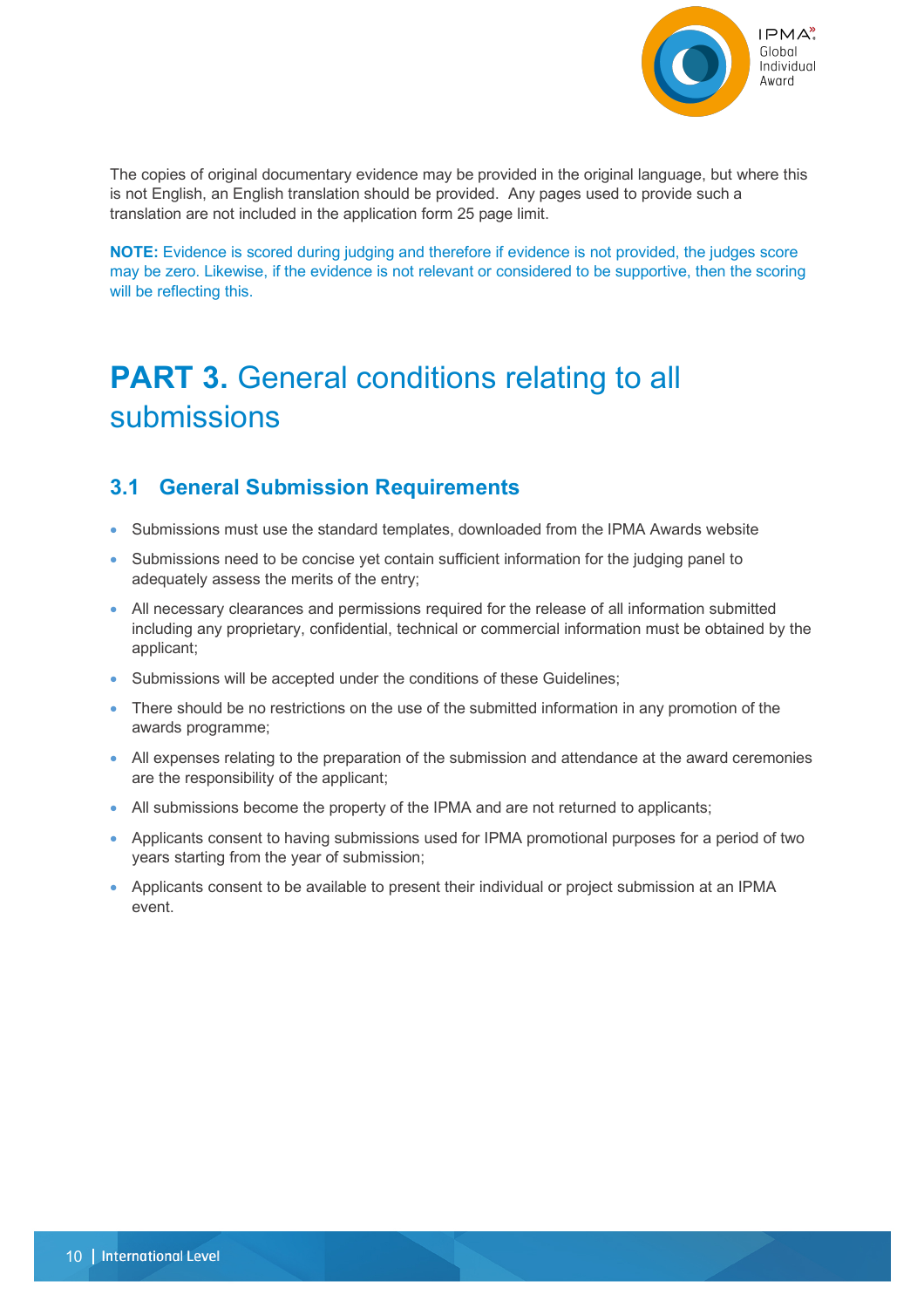

## **3.2 The Submission Application Process**



### **3.3 Submission Material**

Submissions will only be accepted if received by the above dates and containing the following materials:

#### The Submission Document

- Only submissions sent to the IPMA Awards PMO before the IPMA Global Individual Awards deadline will be accepted;
- Requests for extensions will not be granted;
- Submissions should not include promotional, novelty or other material/items not related to or supporting the actual submission;
- Any appendices (section 6) can be in a language other than English, but must be accompanied by either a translation or explanation of the contents (whichever is most appropriate);
- Submissions must NOT include hyperlinks to websites or external documents.

#### Electronic Material

The following items are to be sent to the IPMA Awards PMO by the deadline date for a submission to be considered complete:

- For all submissions a Word or PDF document containing the full submission;
- A minimum of five and a maximum of 10 high resolution photographs in JPEG format, including a head-and-shoulders photograph of the applicant;
- Please ensure the digital photos/drawings are of a high-resolution quality (e.g. the size should be at least 300 dpi or 2 MB) and are submitted as full colour JPG files. Photos with caption information or references are preferred. They are to be numbered in the order they are to appear in the presentation;
- Photos and logo/s may be used in the presentation at the IPMA Awards ceremony, in the annual IPMA Awards Commemorative Book, other IPMA publications, and on the IPMA Awards website. Therefore, photos and logos in any quality less than high resolution (print quality) cannot be accepted;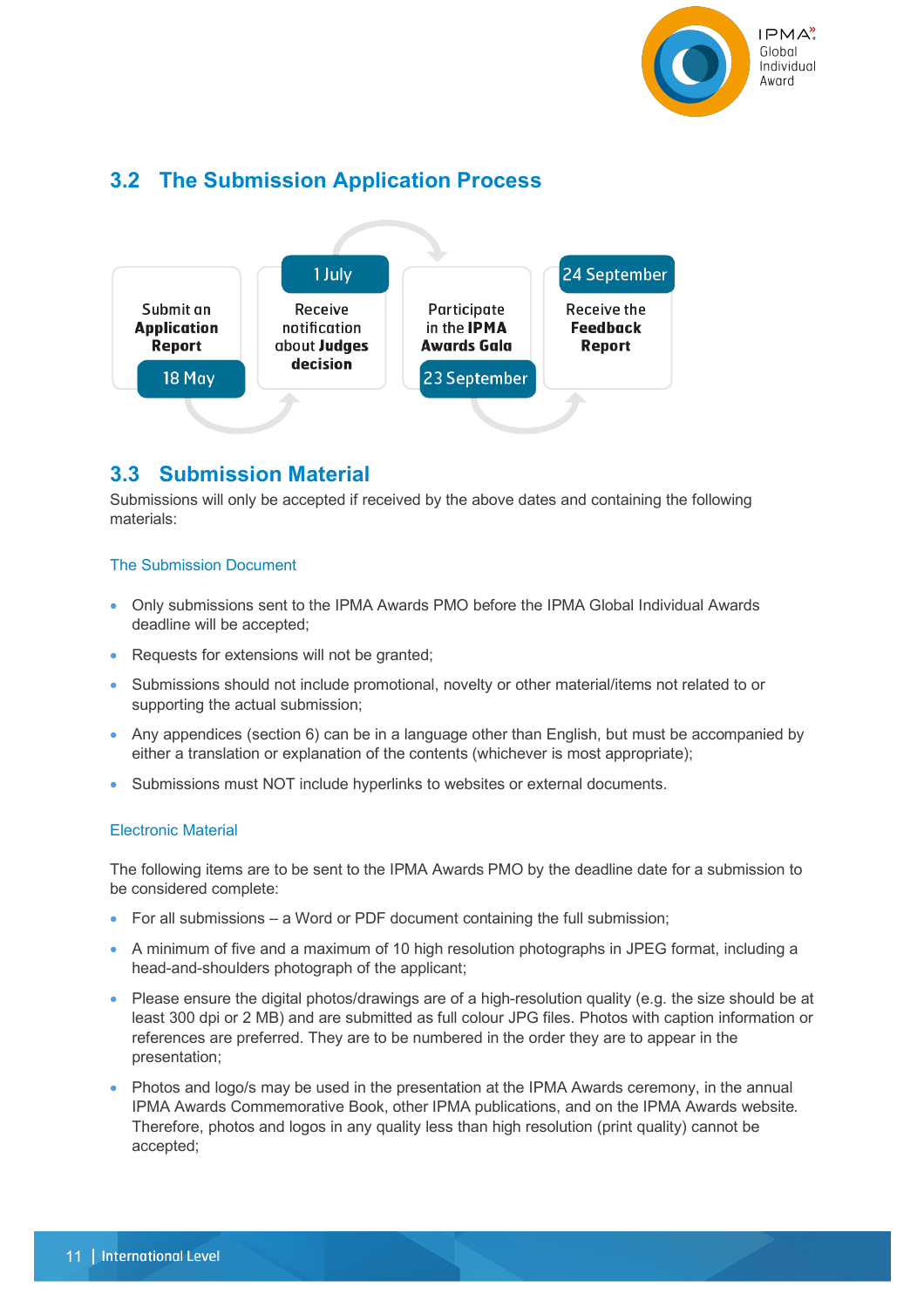

- The 100 word summary may be used in the audio-visual presentation at the awards ceremony and for any publicity on the project;
- Company logos are to be provided in EPS and JPEG formats. Entrants must ensure that they have permission to use the company logo.

## **3.4 Application fee**

The application will only be final once payment is received by the IPMA. The IPMA has the right to cancel/decline the application if the payment is not received within 14 days after the invoice submission.

Where an Applicant applies for more than one category, a separate fee applies to each application. If the application is cancelled by IPMA for this reason, the applicant is obliged to pay 20% of the fee to cover the costs already made by the IPMA. The initial fee will not be charged.

| CATEGORIES                         | <b>APPLICATION FEE</b><br><b>INCLUDES</b>                          | APPLICATION<br>FFF. |
|------------------------------------|--------------------------------------------------------------------|---------------------|
| Project Manager of the Year'       | <b>Submission based</b><br>7<br>application<br>and judging process | € 300               |
| Agile Leader of the Year*          |                                                                    | € 300               |
| Young Project Manager of the Year" |                                                                    | € 150               |

The following fees apply to the IPMA Global Individual Award categories:

\* Three Finalists are offered a pre-paid ticket to the IPMA World Congress and the Gala and an entry to the IPMA Awards Winners Club.

\*\* Three Finalists are offered a pre-paid ticket to the IPMA Global Young Crew Workshops and an entry to the IPMA Awards Winners Club.

\*\* Finalists of the Young Project Manager of the Year Award additionally receive a sponsoring package which covers their travel and

accommodation costs related to a participation in the IPMA Global Young Crew Workshops.

## **3.5 Judging**

All judging will be conducted by a group of judges selected from a range of industry groups, will collectively have a broad range of experience in project management, and shall be independent of all submissions. Judges decisions shall be final and no correspondence about the decisions shall be entered into.

Submissions will be assessed solely on the electronic copy submission and in accordance with these Submission Guidelines. Logos and pictures are expected as supporting material but will not be formally assessed unless presented as evidence within the submission.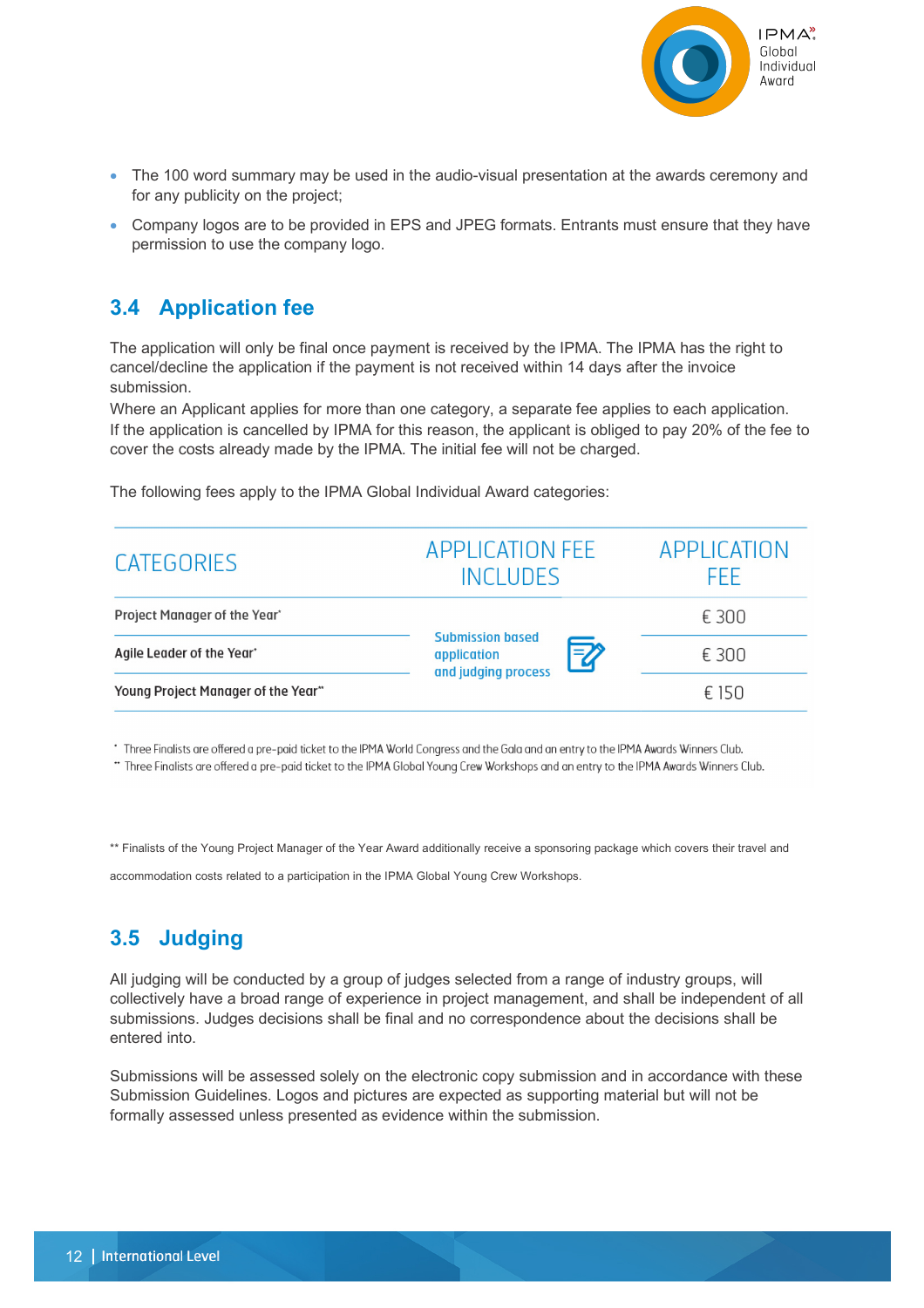

Judging panels for local (national/regional based) and the global level may comprise different members and therefore the evaluation by local judges will not have any bearing on the evaluations of the global Judges panel.

## **3.6 Evaluation**

In the evaluating submissions for Project Manager of the Year / Young Project Manager of the Year, all judging panels will use a standard scoring template. The standard template will include the following aspects of each criteria:

Compliance and Presentation (10% of overall points):

- Level of compliance with requirements of the Submission Guidelines? (3%)
- To what extent does the detailed summary provide a concise overview of the project management skills of the candidate? (3%)
- What is the general quality of the submission? (4%)

#### Performance narratives (each of 5 narratives is worth 18% of overall points)

- To what extent is outstanding achievement and/or innovation in project management shown by the PM on selected competence? (using the STAR format) (14%)
- To what extent is evidence provided to support the claim? (5%)

In the evaluating submissions for Agile Leader of the Year all judging panels will use a standard scoring template. The standard template will include the following aspects of each criteria:

#### Compliance and Presentation (10% of overall points):

- Level of compliance with requirements of the Submission Guidelines? (3%)
- To what extent does the detailed summary (Section 4 of application) provide a concise overview of the Agile Solution / Project? (3%)
- What is the general quality of the submission? (4%)

#### Performance narratives (each of 5 narratives is worth 18% of overall points)

- To what extent is outstanding achievement and/or innovation in management shown by the Agile Leader on selected competence? (using the STAR format) (14%)
- To what extent is evidence provided to support the claim? (5%)

**NOTE:** the evidence provided to support the claim, must be supported by way of referee comments by the individual's supervisor or project owner/client.